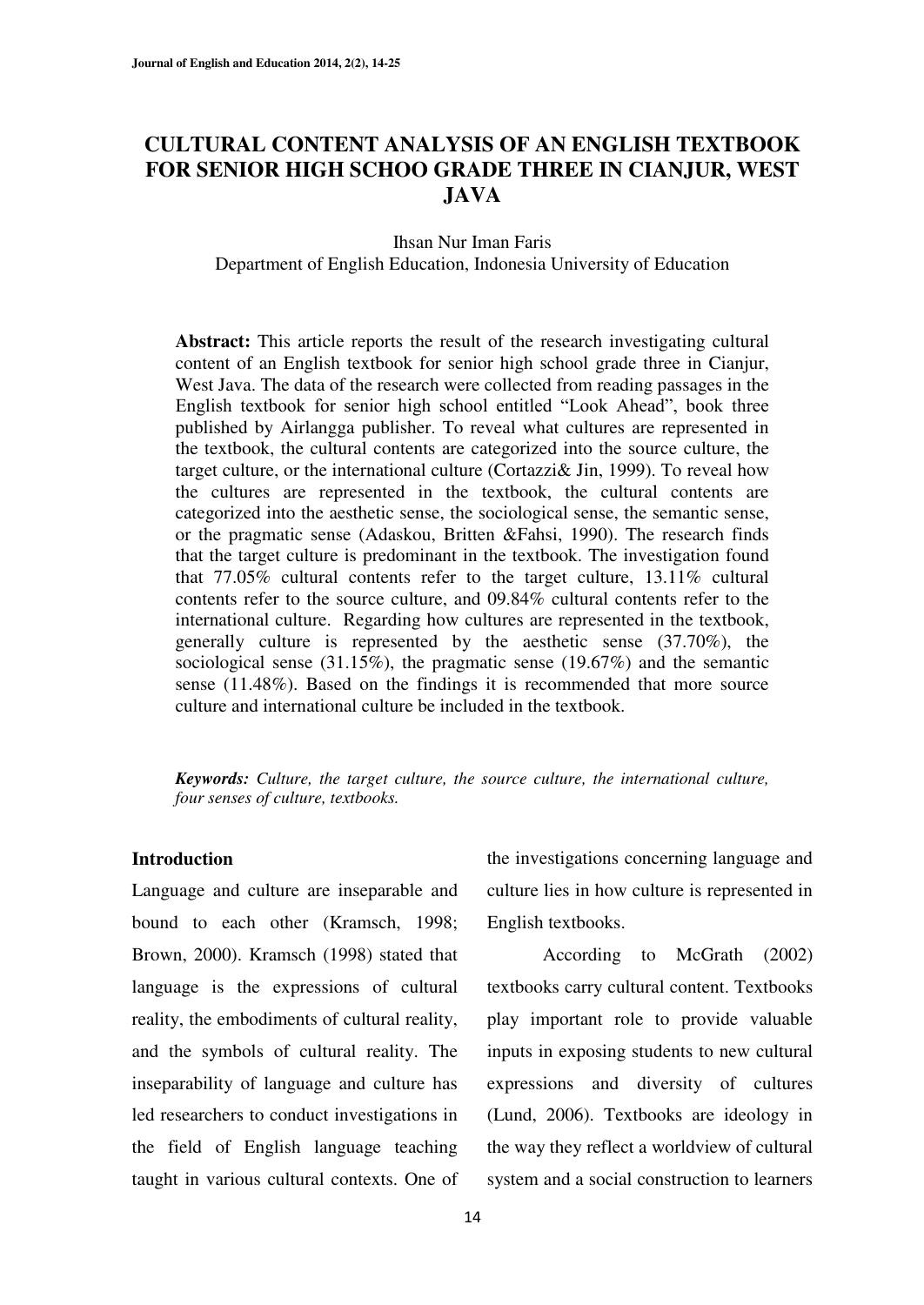and teachers which indirectly influence their view of culture (Aliakbari, 2004). Since the spread of certain language through textbooks can influence language learners' attitude, the decision on choosing English textbook should take the cultural contents in textbooks into consideration because as Philipson (1992) warned, English can erode the existence of local culture if the spread is not controlled and filtered.

 In Indonesia, the objective of national education is set based on the cultural value and ideology of the nation and applied in all school subjects including English. Considering textbooks play important roles in English language teaching, English textbooks evaluation needs to be conducted to make sure the appropriateness of the English textbook. According to Fernandez et al (2011), the factors influencing the selection process of textbook in Indonesia vary from financial issueto the visual appearance of the textbooks. Then, the tendency that the textbooks chosen are not appropriate in term of cultural contents exists since the reasons of choosing the textbook used may not consider the contents of the textbook.

### **Literature Review**

### **Textbook Evaluation**

 In conducting the evaluation, a set of criteria and certain procedure need to be formulated in order to make the evaluation more objective and reliable (Cunningworth, 1995). In doing so, McGrath (2002) proposed three methods for textbook evaluation; the impressionistic method, the checklist method, and the in-depth method. This research employed generally the indepth method evaluation.

 In-depth method evaluation examines the textbook in deeper and more detailed way by focusing on particular aspects such as the kind of language description, underlying assumptions about learning or values on which the materials are based, or the relevancy of materials to the context of textbook users (McGrath, 2002). The decision on which aspects should be evaluated depends on the characteristic of learners and the context in which the textbook is used (Cunningsworth, 1995). Hence, a textbook can be evaluated from different point of views by different textbook users. The advantage of this method is the deep and thorough description of the textbook evaluated. However, this method also has disadvantages; the aspects evaluated may not be representative of the whole book, it could only give a partial insight of the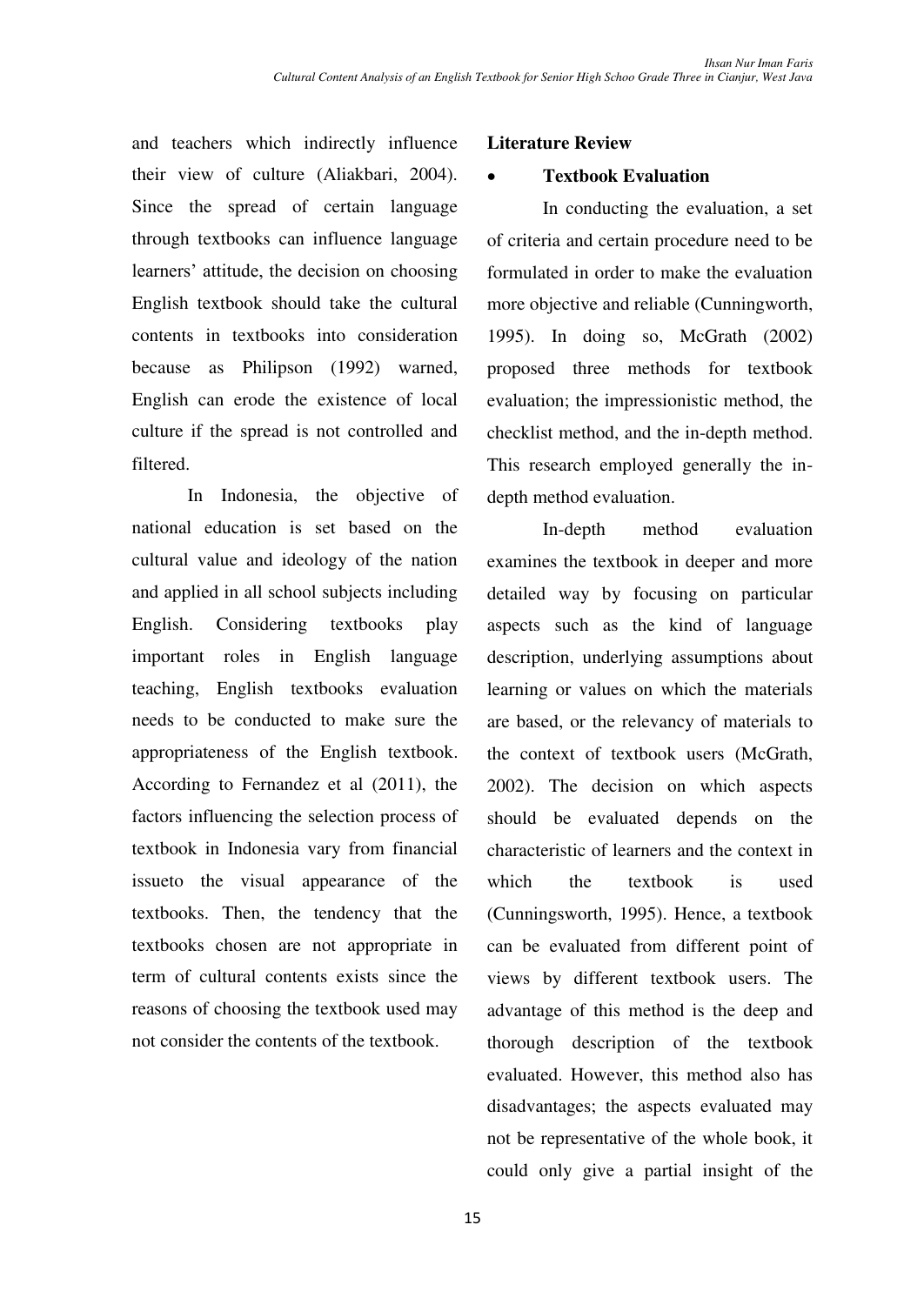materials, the process of evaluation requires expert knowledge and also time consuming (McGrath, 2002).

 In its correlation to cultural content evaluation in the textbook, Cunningsworth  $(1995, p.vi)$  stated that "the contents of the textbook are intended to be essentially practical in nature", and the practicality of the contents will always have a correlation with cultural contexts of the learners. In term of textbook evaluation, Cunningsworth (ibid) also put cultural relevancy as one of the checklist contents. However, Cortazzi & Jin (1999) stated that the evaluation related to culture is mostly not prioritized in the textbook evaluation. Considering the importance of teaching culture in English language learning, this research employs the in-depth method evaluation focusing on cultural content of the textbook to be evaluated.

# x **Categories of Cultural Contents in Textbook**

 Based on Cortazzi and Jin (1999) the materials in a textbook culturally are categorized into the source culture, the target culture, and the international culture. By analyzing the textbook based on this framework, the culture represented in the textbook can be revealed.

 The source culture materials refer to materials presenting language learners' own culture. The aims of the source culture materials are accommodating learners' need to talk about their culture with visitors and helping learners to be more aware of their own cultural identity.

 The target culture materials refer to materials presenting the culture of English native speakers' countries such as The United States and The United Kingdom. The textbooks of this category are the most popular instruction materials in the EFL context. The aim of the target culture materials usually is exposing users to the cultural contexts of the target language

 International culture materials refer to materials presenting a wide variety of culture in countries where English is not used as first or second language but as an international language such as in China and Brazil. The aims of the international culture materials are raising users' intercultural awareness and making users familiar with various socio-cultural contexts.

#### x **Four Senses of Culture**

 Culture in the textbook can also be categorized based on the four senses of culture framework proposed by Adaskou, Britten & Fahsi (1990). This framework covers the general categorizations of culture which are the totalist view and the mentalist view, and the big "C" culture and the small "c" culture. The culture within this framework is categorized into four senses: the aesthetic sense, the sociological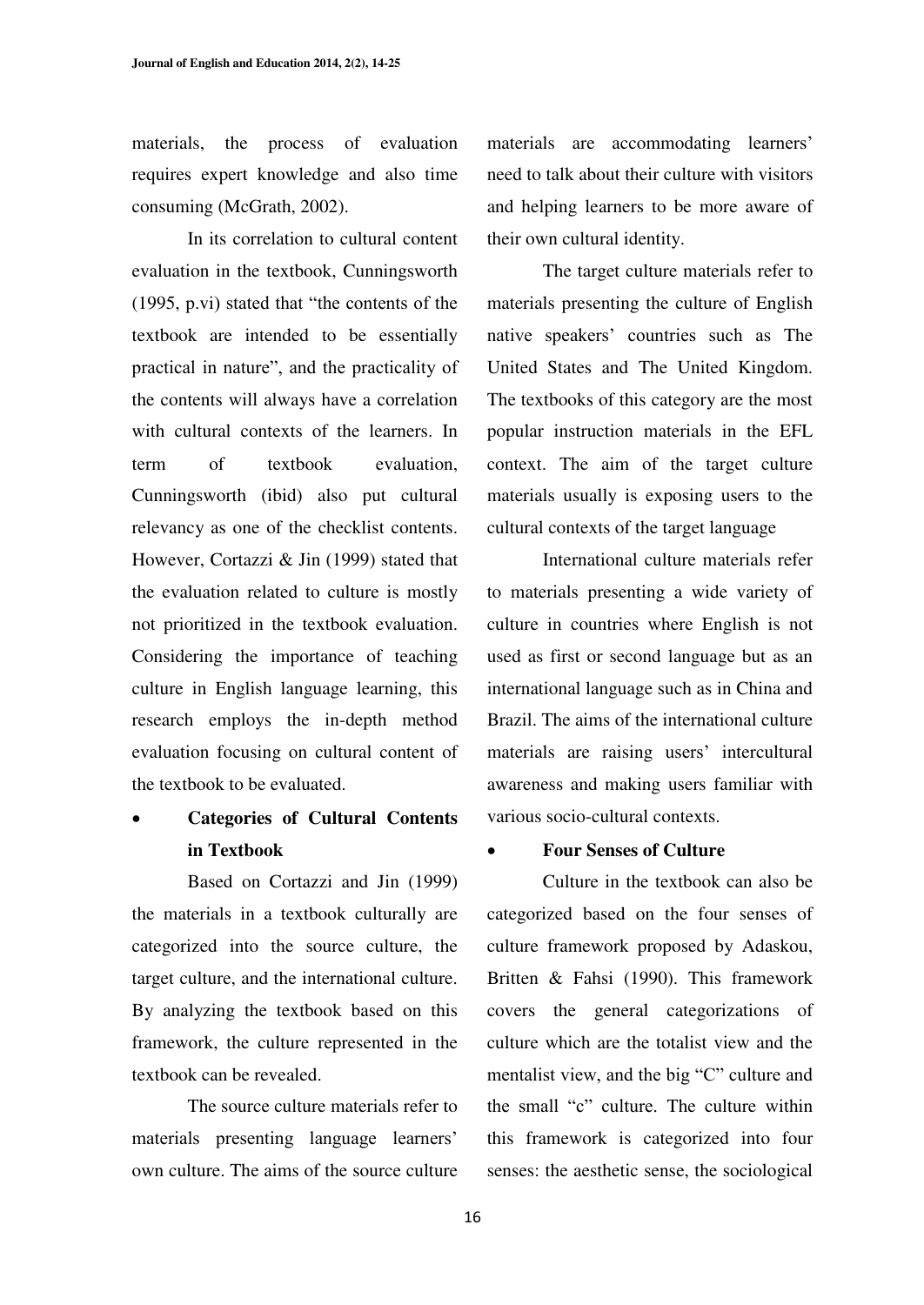sense, the semantic sense, and the pragmatic sense. By using this framework, how cultures are represented in the textbook can be revealed.

 The aesthetic sense of culture refers to the media, the cinema, music, and above all literature-research (literary researches) which are often to be one of the main reasons for language teaching. The aesthetic sense of culture can be perceived as the tip of an iceberg or the big " $C$ " of culture. The sociological sense of culture refers to the organization and nature of family, home life, of interpersonal relations, material conditions, work and leisure, custom, and institutions. The sociological sense of culture can be perceived as the bottom of an iceberg or the small "c" of culture.

 The semantic sense of culture refers to the conceptual system embodied in the language and, according to the Whorf-Sapir Hypothesis, conditioning all our perceptions and our thought process. Many semantics areas (e.g., food, clothes, institutions) are culturally distinctive because they relate to a particular way of life- that is to our sociological sense of culture. So these cultural features  $-$  like culture in one's sociological sense  $-$  may differ for English from one Englishspeaking country to another.

 The last, the pragmatic sense (or sociolinguistic) refers to the background knowledge, social skills, and paralinguistic skills that, in addition to mastery of the language code, make possible successful communication. It includes: (a) the ability to use appropriate exponents of the various communicative functions, (b) the ability to use appropriate intonation patterns, (c) the ability to conform to norms and politeness, which are different from the learners' culture, including taboo avoidance, awareness of conventions governing interpersonal relations—questions of status, obligation, license, which are different from learners' culture, and (d) familiarity with the main rhetorical conventions in different written genres e.g., different types of letters and messages, form-filling, advertisements.

# x **Integrating Culture Teaching in English Language Teaching**

The targetculture should be taught along with the teaching of the target language (Byram, 1989; Kramsch, 1993; Hinkel, 1999; Cortazzi& Jin, 1999). However, as English nowadays is considered as an international language or a lingua franca, the language should also enable non-native speakers to describe their own norms and culture by using this international language (Hardy, 2004; McKay, 2003). English speakers nowadays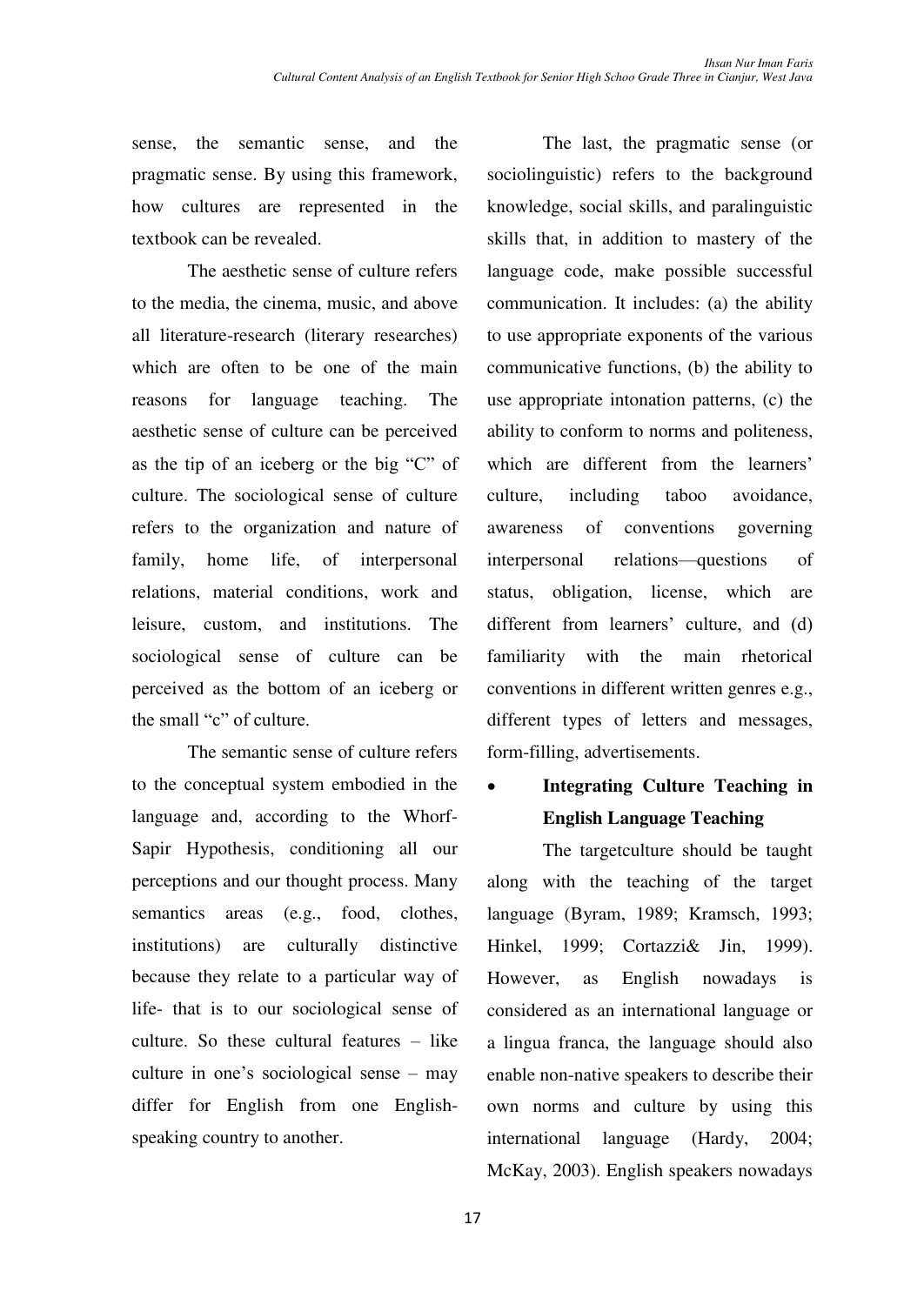do not only confront the culture of American or British people, but they also confront the culture of non-native speakers and introduce their own culture (Xiao, 2010; Kachru and Smith, 2008). This tendency makes the teaching of the target language culture only is not sufficient to accommodate communicative competence of English as an international language. The source culture should also be taught compatible with English. In term of teaching materials, Cortazzi& Jin (1999) suggested that both inter- and intracultural variations should be represented in order to show learners that English users' culture is not monolithic.

 Adaskou, Britten &Fahsi (1990) found that the teaching of target language culture in Morocco resulted in learners' less motivation in learning. Some learners were also triggered to compare the target language culture and their own culture and they felt their culture is inferior compared to the target language culture. Gass&Selinker (2008) explained that the success of the target culture acquisition is determined by social distance and psychological distance. Social distance refers to the equality of the social status of each culture, while psychological distance refers to the attitude of individuals toward the target language learned. Positive attitudes toward the target language

learning will enhance learners' understanding of the target language and promote intercultural understanding. On the other hand, if learners feel alienated from the target language and culture, the language learning process will be certainly hindered. Byram and Morgan (1994) explained that no matter how good and proficient learners are in learning the target language, the cultural values of their native language will remain and affect the learning of the target language. Denying their native language culture means denying their own identity.

Peterson and Coltrane (2003) suggested the teaching of culture should be carried out in the non-judgmental fashion where the distinction between the source culture and the target culture do not clash to each other. It is in line with Kramsch (1991) suggesting that the teaching of target culture should encourage learners' inter-cultural understanding and create "the intersection of learners' culture and the target culture". In conclusion, the purpose of teaching the target language culture is not to shift the mindset of language learners, but to aid the learning process of the target language and to create intercultural understanding, where learners can behave accordingly in various sociocultural situations. According to McGrath (2002), the integration of local culture into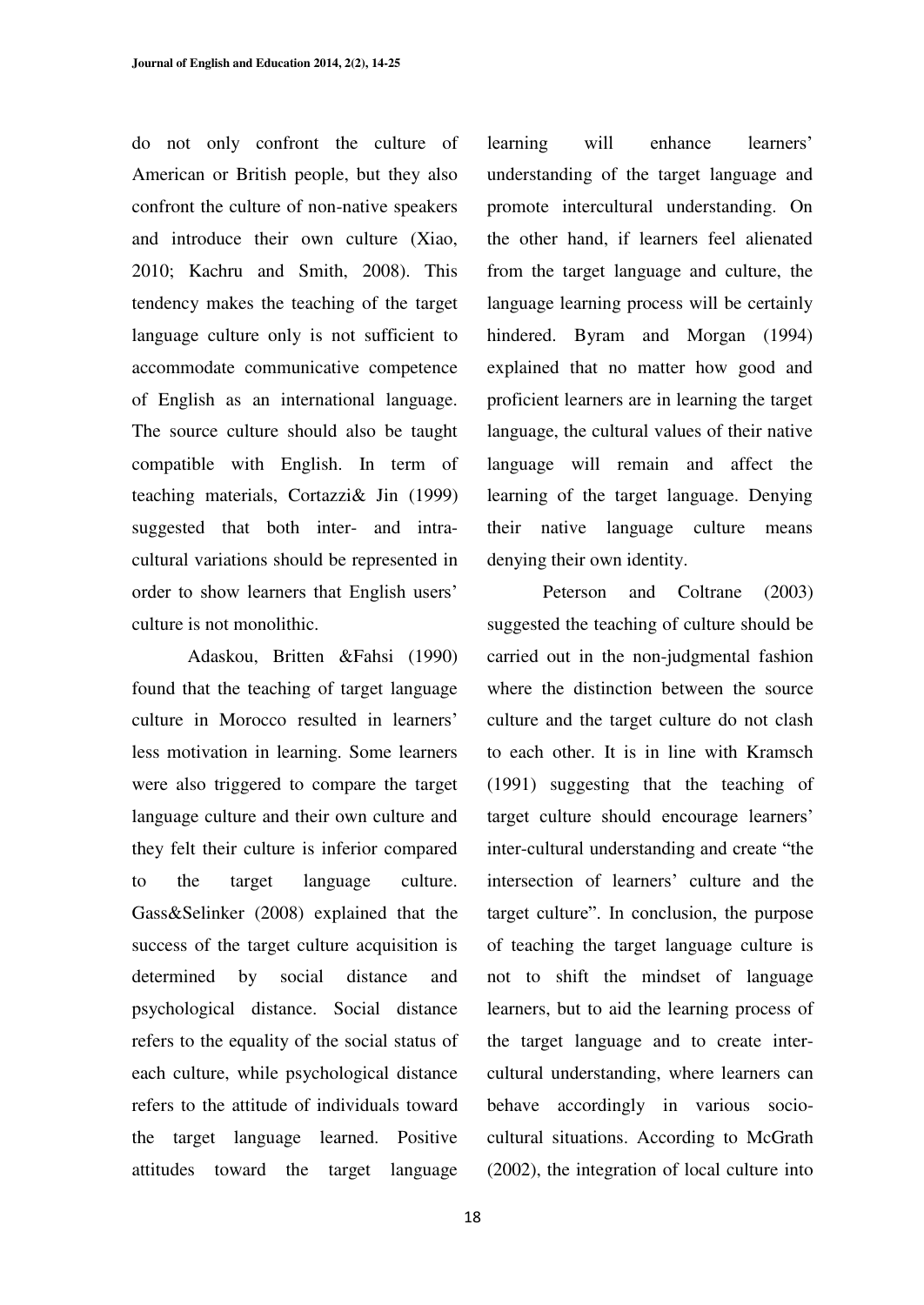English textbooks specifically should also be carried away.

### x **The Use of Textbook in Indonesia**

 Textbooks play a dominant role in English teaching in Indonesia. Pasassung (2003) claimed that Indonesian English teaching is dependent to the roles of textbooks since they are considered to provide clear instructions and procedural guidance. Many English teachers in Indonesia teach English by taking the instructions and materials from the textbook then asked learners to follow the instructions and do the exercises (Pasassung, 2003). The finding is in line with McGrath (2002) stating that many teachers regard textbook as a 'holy book' which cannot be modified and skipped. Since the role of textbooks is crucial in English teaching in Indonesia, the contents of the textbook should be suitable for learners and in line with national educational objectives.

 The research was conducted to investigate what cultures are represented and how the cultures are represented in an English textbook of senior high school grade three in Cianjur, West Java. The findings might be used to determine whether the textbook used by students and teachers in the site is suitable or not. It is also hoped that the findings are useful for

further English textbook development, especially in term of cultural contents.

## **Methodology**

 This research generally is descriptive qualitative research attempting to "investigate quality of relationships, activities, situations, or materials" (Fraenkel, Wallen, & Hyun, 2012, p.426). This research involved selecting text, determining the unit to be coded, developing content categories, and analyzing data. The data were categorized based on the types of culture in language materials by Cortazzi& Jin (1999) and the framework of four senses of culture proposed by Adaskou, Britten, and Fahsi (1990).

 The data of the research mainly were in the form of reading passages from the English textbook used by teachers and students in a senior high school in Cianjur, West Java, entitled *Look Ahead* book three written by Th. M. Sudarwati and Eudia Grace and published by *Airlangga*publisher. The reading passages were chosen since they have high possibility to contain cultural values (Adaskou, Britten &Fahsi, 1990). The data were collected by selecting the reading passages available in each unit of the textbook. Illustrations were analyzed only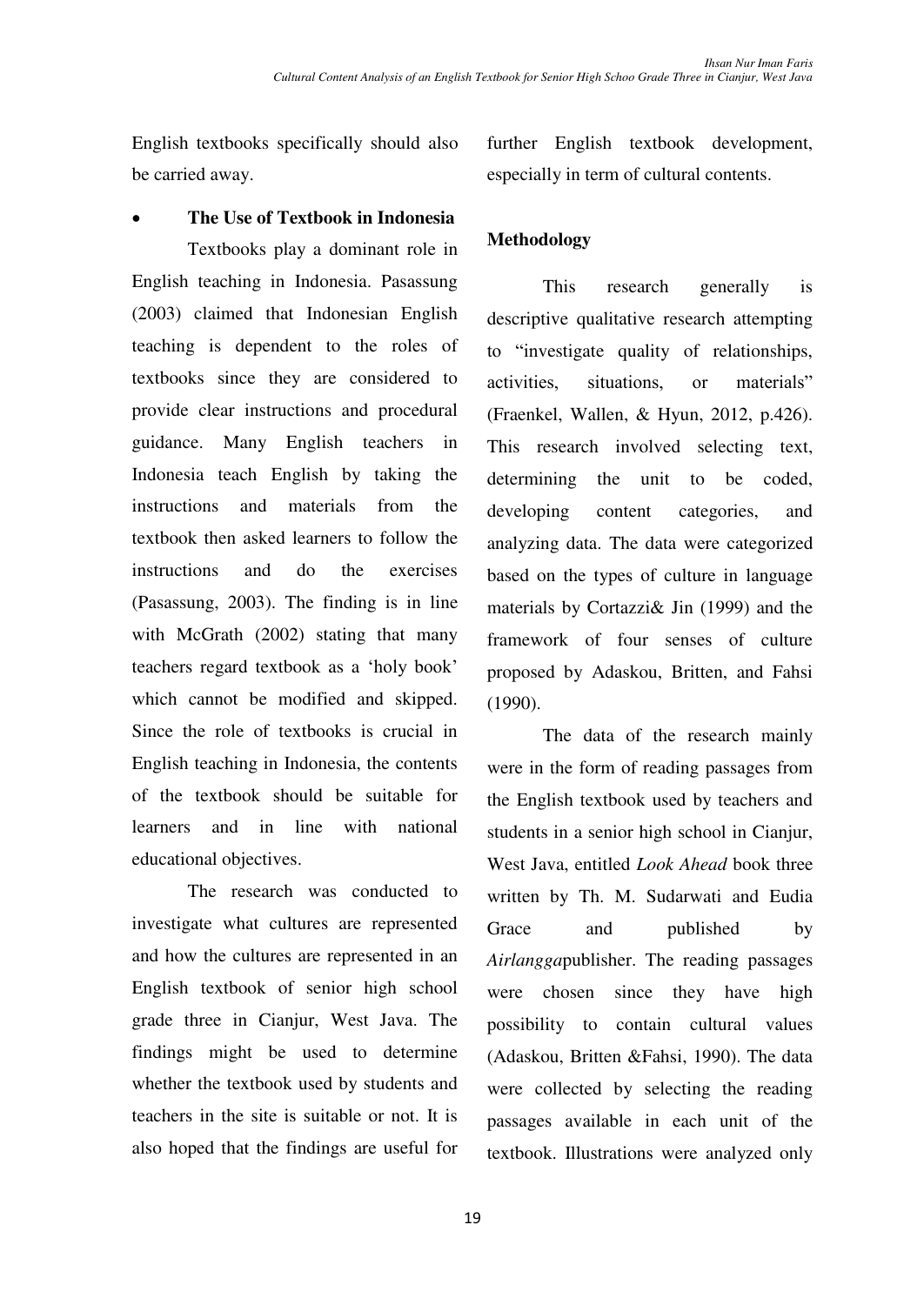if they help describing the contents of the reading passages.

 Data analysis was divided into two main steps. First, in order to reveal what cultures are represented in the textbook, the contents in the reading passages were categorized into the source culture, the target culture, the international culture, or culture neutral(Cortazzi and Jin, 1999). The source culture refers to Indonesian culture. The target culture refers to British, American, Canadian, Australian, and New Zealand cultures or the culture belong to The Inner Circle countries (Kachru, 1992), and the international culture refers to cultures which do not belong to the source culture and the target culture. Culture neutral contents are contents in the textbook which do not refer to any culture, such as scientific explanation.

 Then, in order to reveal how the cultures are represented in the textbook, the cultural contents found in the reading passages were categorized into the aesthetic sense, the sociological sense, the semantic sense, or the pragmatic sense (Adaskou, Britten&Fahsi, 1990).

#### **Data Presentation and Discussion**

 The findings related to cultural contents analysis of the English textbook are summarized and presented into two categories: what cultures are represented in the textbook based on the categorization proposed by Cortazzi and Jin (1999) and how the cultures are represented in the textbook based on the four senses of culture framework proposed by Adaskou, Britten, and Fahsi (1990). The result of the investigation is shown in the table below.

| Category<br>of Culture                               | The<br>Aesthetic<br><b>Sense</b> | The<br>Sociological<br><b>Sense</b> | The<br><b>Semantic</b><br><b>Sense</b> | The<br><b>Pragmatic</b><br><b>Sense</b> | <b>Total</b>      |
|------------------------------------------------------|----------------------------------|-------------------------------------|----------------------------------------|-----------------------------------------|-------------------|
| <b>The Source</b><br><b>Culture</b>                  | 4                                | $\overline{4}$                      | $\theta$                               | $\theta$                                | $(13.11\%)$       |
| <b>The Target</b><br><b>Culture</b>                  | 16                               | 13                                  | 6                                      | 12                                      | 47<br>$(77.05\%)$ |
| <b>The</b><br><b>International</b><br><b>Culture</b> | 3                                | 2                                   |                                        | $\theta$                                | 6<br>$(09.84\%)$  |
| <b>Total</b>                                         | $23(37.70\%)$                    | 19<br>$(31.15\%)$                   | $7(11.48\%)$                           | $12(19.67\%)$                           | 61<br>$(100\%)$   |

**The Frequency of Cultural Contents Distinctive Occurrences in the Textbook** 

## x **What Cultures the Textbook Represents**

 According to the data shown, the cultures represented in the textbook are the target culture, the source culture, and the international culture. In term of frequency,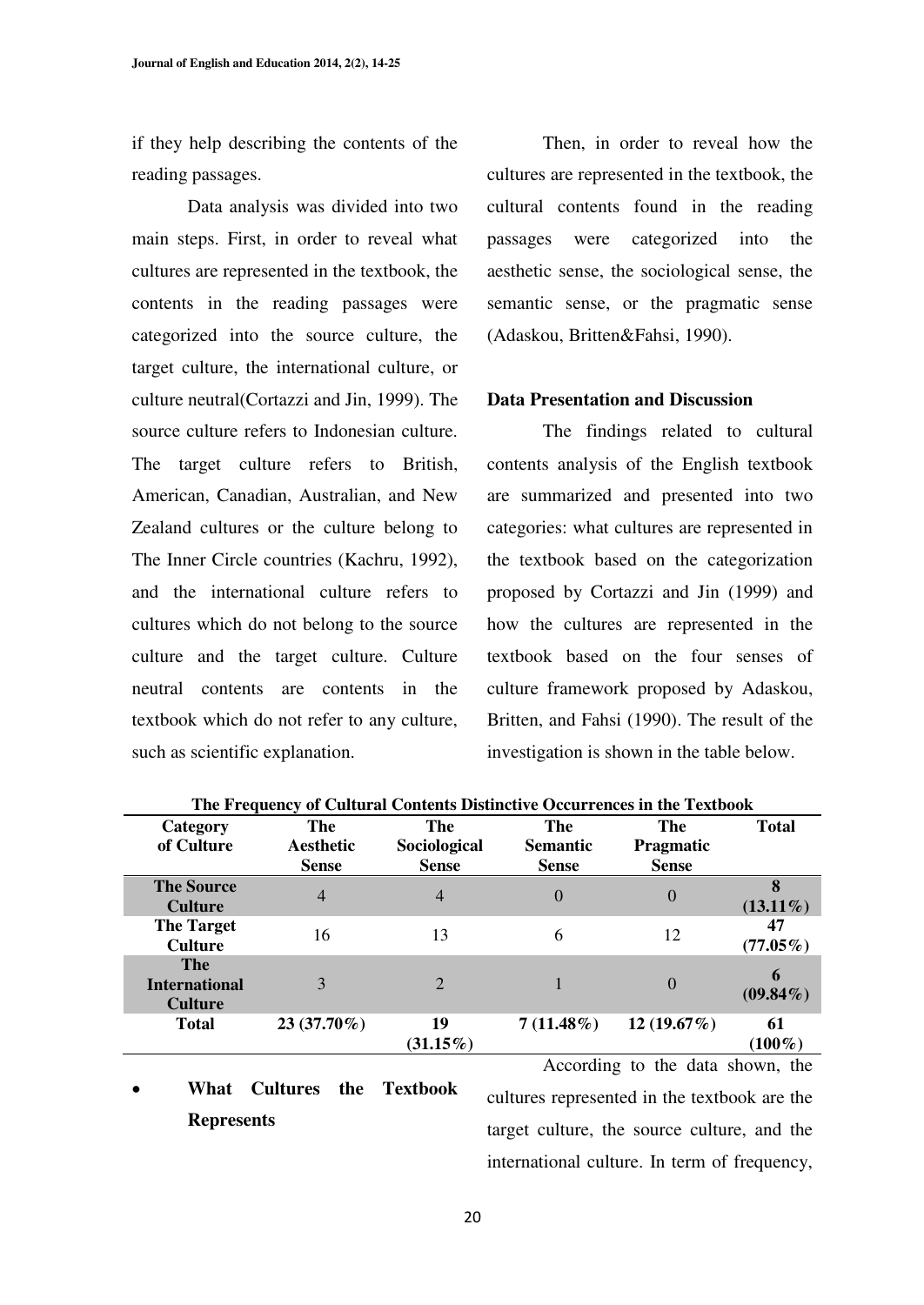the target culture representation significantly outnumbers the source culture and the international culture. The number of the reading passages containing the target culture contents is more than a half of the total reading passages. Considering the fact that Indonesia belongs to The Expanding Circle country and regards English as a foreign language (Kachru, 1992 cf. Jenkins, 2009), exposures to the target language cultural contexts are considered important due to very limited English environment nearby (Byram, 1989). Thus, the finding of the investigation showing that the target culture outnumbers the source and the international culture is reasonable. The purposes of including more target culture contents in the textbook can beexposing learners to 'new' experiences (Dat, 2008) and show how other group of society with different cultural backgrounds live (Byram, 1989). However, in term of type of textbooks based on their production and publication, the finding that the target culture is predominant in the textbook produced locally is not in line with Dat (2008) and Cortazzi& Jin (1999), stating that the source culture usually are predominant in textbooks produced locally. Dat (2008) statedthat the representation of the source culture content in local textbooks is one of the strengths of local

textbooks due to the practicality and familiarity for the learners. Thus, the textbook investigated in this research can be considered to lose its strength as local textbook due to the less representation of the source culture.

 Furthermore, the learners in the research site may not be familiar with the target language cultural context. The learners are from English as foreign language country, and they live in rural area where traditional values generally are still upheld well. English communication usually occurs with other non-native speakers or with English speakers from various cultural background visiting tourism objects nearby. The target culture contents in the textbook may not be practical for the learners. Some of them may even be contradictive with learners' local values. Then, when the content is not practical for the learners, the possibility of negative psychological distance to occur is high (Gass&Selinker, 2008). The learners may feel less motivated to learn the target language since the contents are considered unnecessary.Besides, the learners in the research site need the ability to explain their own socio-cultural contexts to other people. Foreign visitors and tourists visiting the research site may want to know about particular rituals or customs nearby. Hence, the learners need the ability to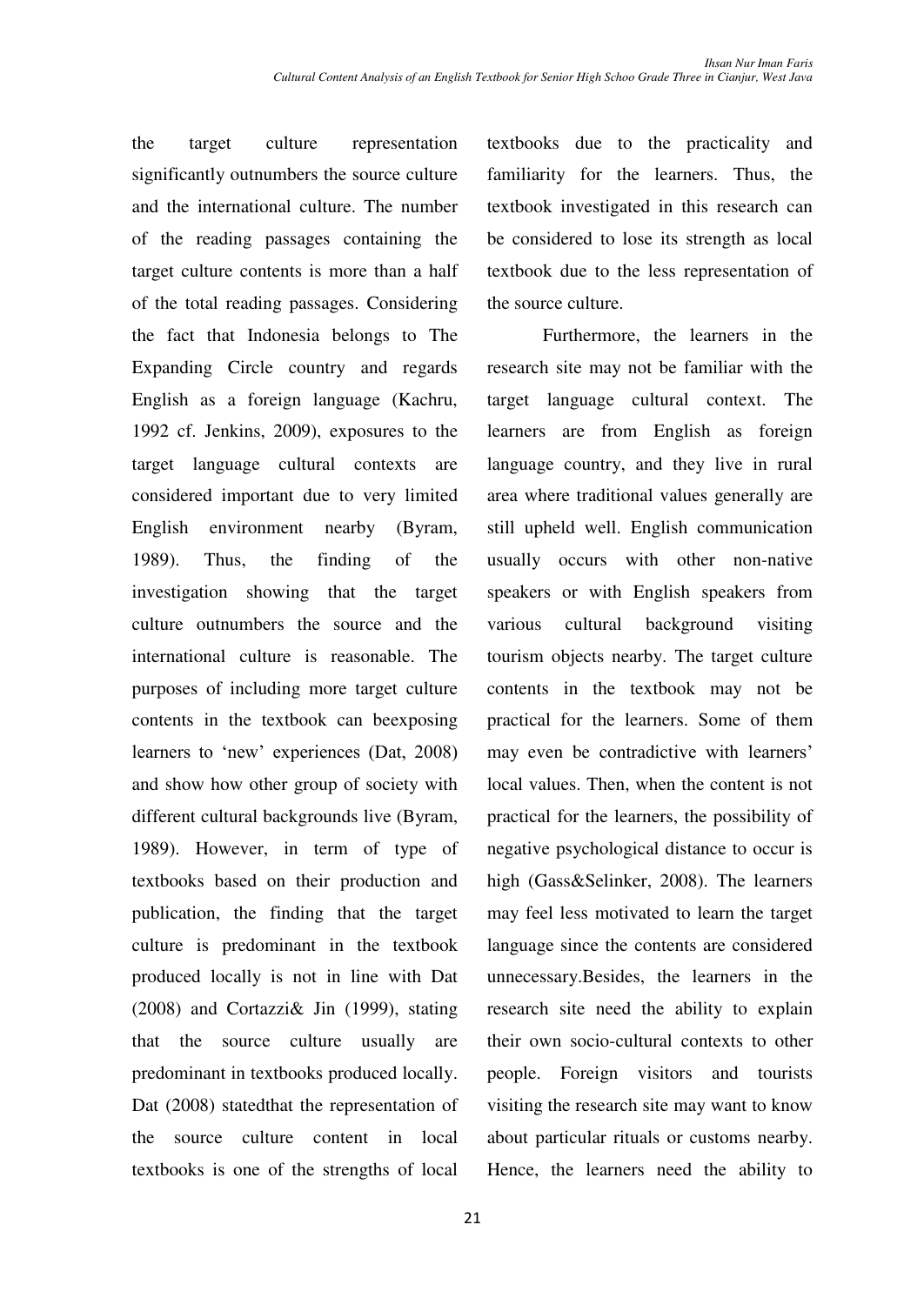explain those things in English.Including more source culture contents is also beneficial since it can make learners feel engaged as if the contents are part of their experience (Brown, 2000; Cunningsworth; 1995; Sahidudin, 2013).

 Regarding the representation of the international culture, the textbook investigated is insufficient to treat English as an international language. As Smith (1976 cf. McKay, 2003) stated, English has become an international language, "the ownership of English has become 'denationalized' and English learners do not need to internalize the cultural norms of native speakers of English". The less representation of the international culture in the textbook investigated is insufficient to portray how English can also be used to communicate with non-native speakers of English. Matsuda (2003) who found similar findings in her textbook investigation suggestedthat the characters of people in Outer Circle and Expanding Circle countries should be included in the textbook in order to promote English as an international language. Cortazzi& Jin (1999) who seem to support more inclusion of the target culture in textbooks also agree that both inter- and intra-cultural variations need to be represented in the textbook in order to show that English world does not belong to a unified monolithic culture.

## x **How the Cultures are Represented in the Textbook**

 The cultural contents were categorized into the aesthetic sense, the sociological sense, the semantic sense, and the pragmatic sense (Adaskou, Britten &Fahsi, 1990) as well. The investigation found that cultures were represented in all senses of culture. The representations of culture were through various types of text describing literature, cinema, custom, stereotyping, food, etc.

 Cultural contents in the textbook generally are represented by all senses of culture. The aesthetic sense was found predominant in representing culture in the textbook, followed by the sociological sense, the pragmatic sense, and the last was the semantic sense. The finding that cultures mostly are represented by the aesthetic sense is in line with Kramsch (1991) and Xiao (2010) stating that many English classrooms regard cultures merely as the big " $C$ " of cultures or the product of cultures which can be discerned. Kramsch (1991) suggested that cultural contents in the aesthetic sense should be explained to the extent why the cultures are formed and what values behind the cultures are. In case of the textbook investigated, the cultural contents in the aesthetic sense were not explained enough to the extent that it is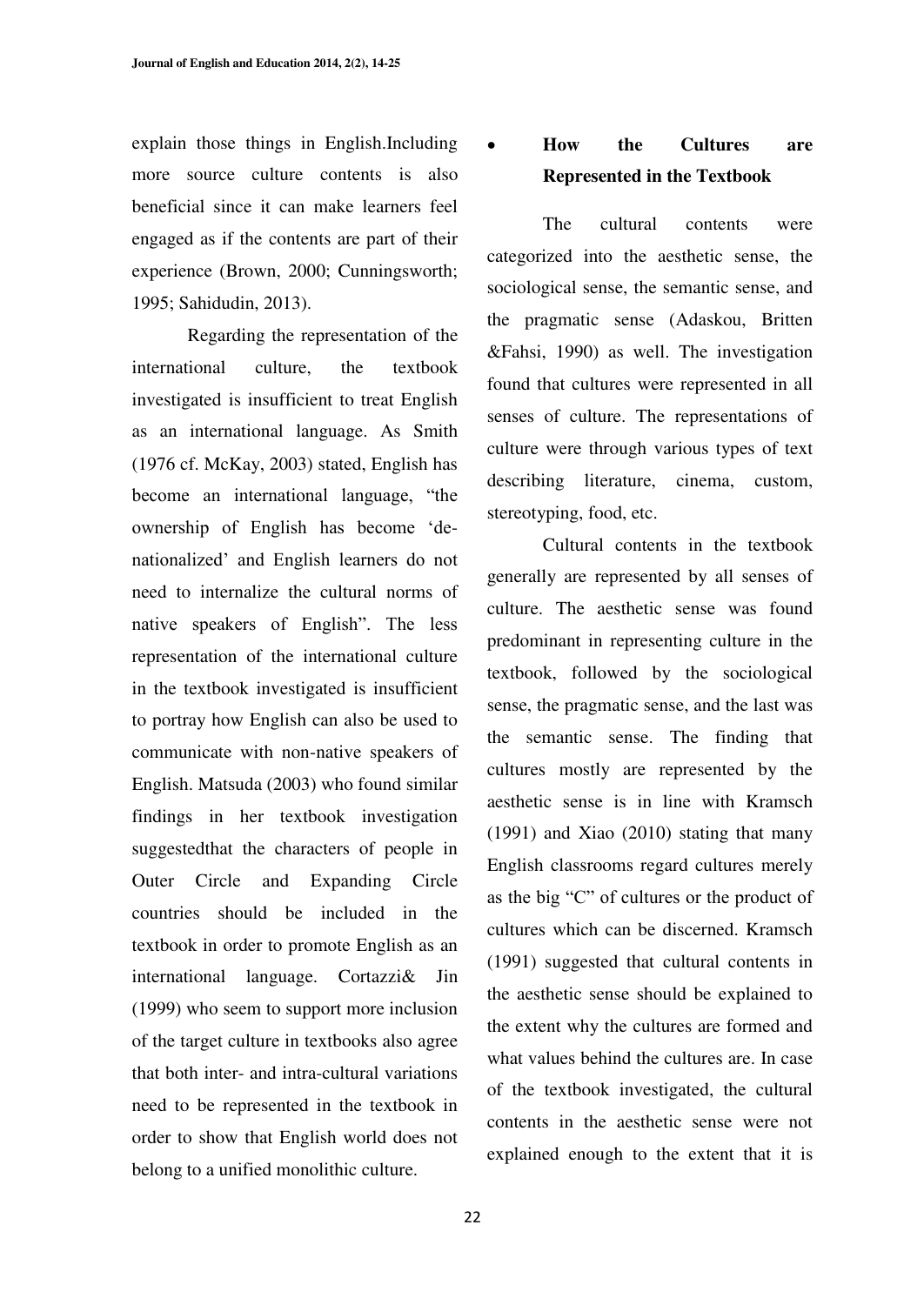related to culture as the way of life, for instance the aesthetic sense in the form of cinema*SpongeBob Squarepantsthe Movie* on page 37and *Jungle Book 2* on page *171*. Those aesthetic sense contents can be used to explain the way of life of particular culture, such as explaining why a character in the movie wants to choose his/her own way of life or why particular characters are represented in certain ways. Culture as the way of life needs to be included because it is related to the usage of the target language in the real social context. Introducing the cultural aspects of language and the social context where it is used can enhance learners' "language awareness component" of learning and improve the language proficiency of learners (Byram, 1991 cf. Hinkel, 1999).

 Some target culture contents found in the textbook were not carried out in what Peterson & Coltrane (2003) stated as a 'non-judgmental way', where one culture to another is treated equally and the cultural difference is explained with grounded reasons. Some cultural contents seem to imply that one culture is better than the other. Ideally, the cultural contents should be represented in the way that one culture is different from the other, hence the 'third culture room' where people understand each others' culture (Kramsch, 1991) can be created. To some extent, some target culture found in the textbook may be the hidden curriculum which Littlejohn and Windeatt (1989 cf. McGrath: 2002) meant. The cultural contents may try to suggest that particular people or culture is superior.

## **Conclusions**

 This article has presented the result of cultural content analysis of an English textbook for senior high school grade three in Cianjur, West Java. The investigation of the textbook has revealed two major points; the target culture is predominantly represented in the textbook compared to the source culture and the international culture, and the culture in the textbook mostly is represented through the aesthetic sense.

 Although the textbook was written by local authors and produced by local publisher, the target culture representation is predominant in the textbook. More than a half of the reading passages contain the target culture contents. In term of how cultures are represented in the textbook, the aesthetic sense ranks the top to representing culture in the textbook, followed by the sociological sense, the pragmatic sense, and the semantic sense. It is in line with some investigations,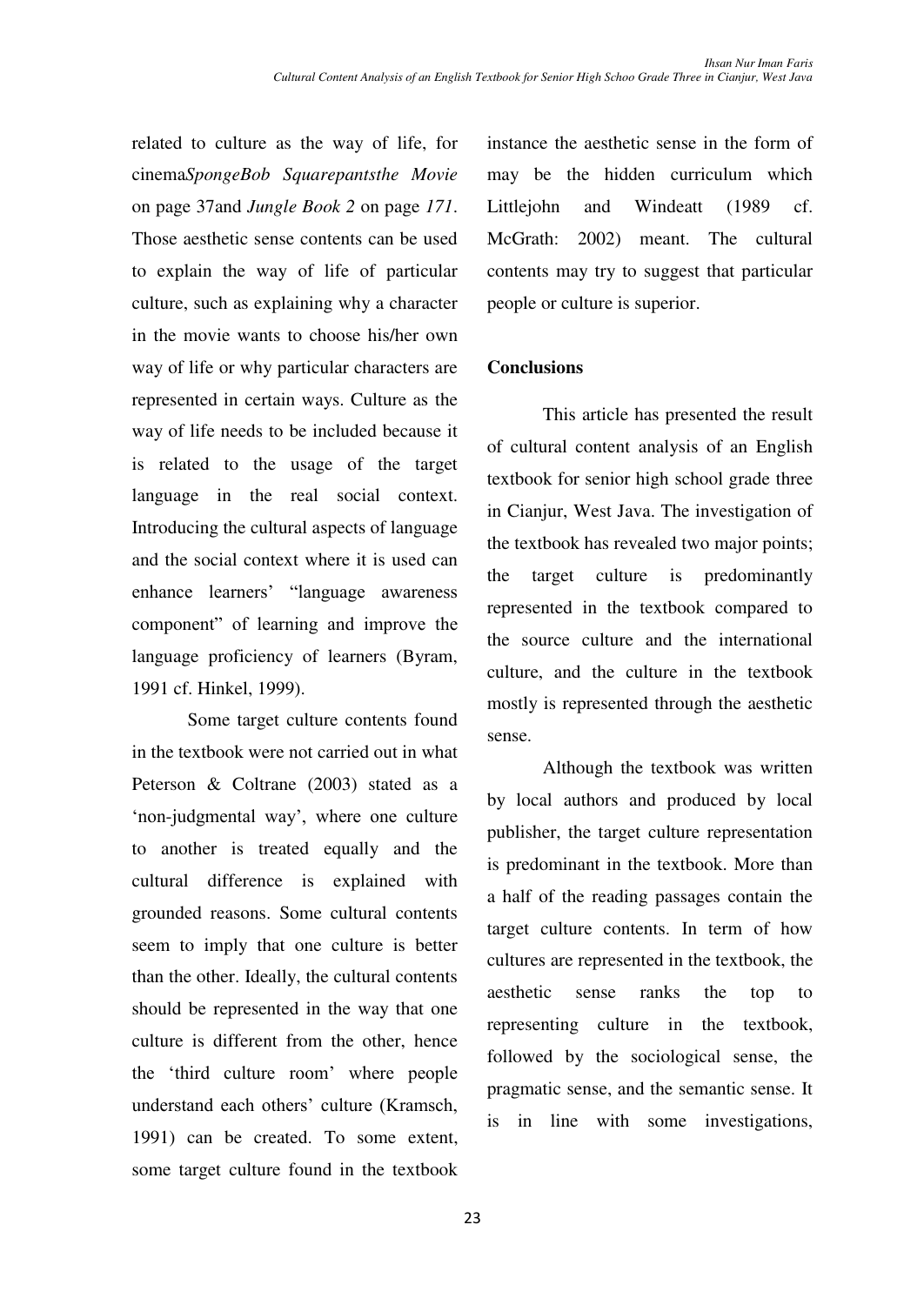revealing that culture in English class mostly is referred to the big "C" of culture.

 Based on the findings, discussion, and the conclusion of this research, first, it is suggested that English materials developers, especially English textbook authors should include more source culture and international culture contents. Second, it is suggested that cultures should be delivered in non-judgmental way where one culture to another is treated equally.

#### **References**

- Adaskou, K., Britten, D., & Fahsi, B. (1990). ELT Journal. *Design decisions on the cultural content of a secondary English course for Morrocco, 44* (1), 3-10.
- Aliakbari, M. (2004). The Place of Culture in the Iranian ELT Textbooks in High School Level. *The 9th Pan-Pacific Association of Applied Linguistics Conference.* Seoul: Namseoul University [online: http://www.paaljapan.org/resources / proceedings/PAAL9/pdf/Aliakbari. pdf accessed on 02 Desember 2013]. Brown, H. D. (2000). *Teaching by Principles: An Interactive Approach to Language Pedagogy (2nd).* London: Longman. Byram, M. (1989). *Cultural Studies in Foreign Language Education.* Clevedon: Multilingual Matters.
- Byram, M., & Morgan, C. (1994). *Teaching-and-Learning-Languageand-Culture.*Bristol: Multilingual Matters.
- Cortazzi, M., & Jin, L. (1999). Cultural Mirror: Materials and methods in the EFL Classroom. In E. Hinkel (Ed.), *Culture in Second Language Teaching and Learning* (pp. 196-219). New York: Cambridge University Press.
- Cunningsworth, A. (1995). *Choosing Your Coursebook.* Oxford: Macmillan Heinemann.
- Dat, B. (2008). ELT Materials Used in Southeast Asia. In B. Tomlinson (Ed.), *English Language Learning Materials: A Critical Review* (pp. 263-280). London: Continuum.
- Fernandez, D. (2011). *Survei Penggunaan Buku Teks dari Penerbit Swasta Non-BSE.* Research Report Unpublished Materials Submitted to Universitas Muhammadiyah DR. Hamka.
- Fraenkel, J. R., Wallen, N. E., & Hyun, H. H. (2012). *How to Design and Evaluate Research in Education (eight ed.).* New York: McGraw Hill.
- Gass, S. M., & Selinker, L. (2008). *Second Language Acquistion (third ed.).*London:Routledge.
- Hardy, T. (2004). Language and culture: Teaching methods and materials. *Teaching English Now, 6*, 22.
- Hinkel, E. (1999). Introduction: Culture in research and second lanugage pedagogy. In E. Hinkel (Ed.), *Culture in Second Language Teaching and Learning* (pp. 1-27). New York: Cambridge University Press.
- Jenkins, J. (2009). *World Englishes: A Resource Book for Student (second ed.).* London: Routledge.
- Judd, E. L. (1999). Some Issues in the Teaching of Pragmatic Competence. In E. Hinkel (Ed.), *Culture in Second Language Teaching and Learning* (pp. 152- 166). Cambridge: Cambridge University Press.